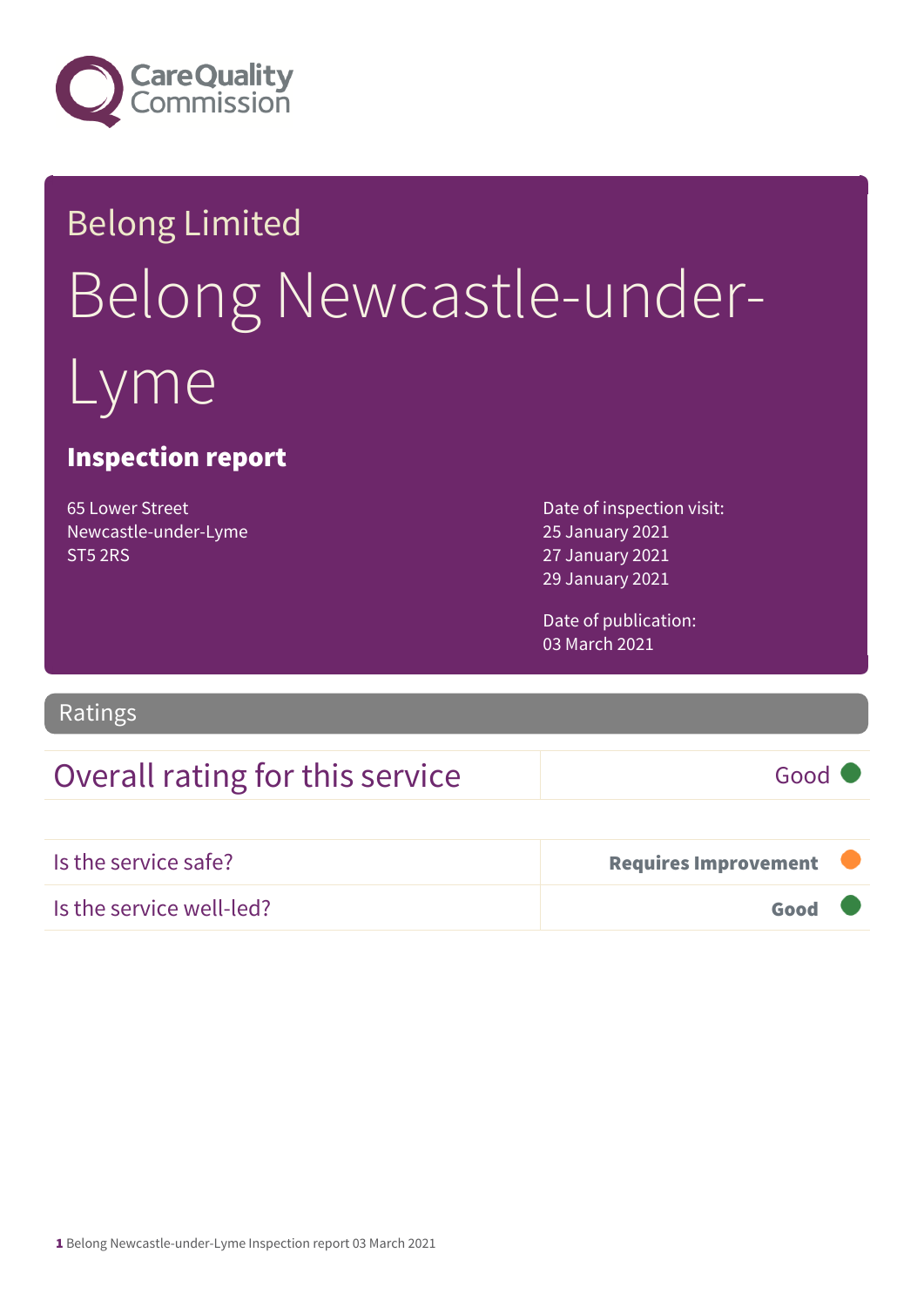## Summary of findings

### Overall summary

#### About the service

Belong Newcastle-under-Lyme is a purpose-built care village. There are six separate households, each able to accommodate 12 people who require differing levels of care and support. At the time of the inspection there were 58 people living at the service who were receiving personal and nursing care across five households. The service can support up to 74 people.

People's experience of using this service and what we found People felt safe. However, some improvements were needed to staffing levels, particularly at night, to ensure people did not have to wait too long for the support they needed.

Improvements had been made to medicines systems since the last inspection and medicines were safely managed. Some improvements were required but the provider was aware of these and had a plan in place to address any issues.

People's risks were assessed and managed and staff knew how to support people safely. People were protected from abuse and avoidable harm and systems were in place to ensure lessons were learned when things went wrong.

The provider followed safe practices to ensure people were protected from the spread of infection.

Improvements had been made to the quality assurance systems in place. The registered manager had implemented a robust system to check and identify issues with quality and safety of services and there was an action plan in place to address any shortfalls.

The registered manager and the management team were visible and approachable. Staff and the management team shared a vision to provide good quality, person-centred care and were working towards good outcomes for people.

For more details, please see the full report which is on the CQC website at www.cqc.org.uk

#### Rating at last inspection and update

The last rating for this service was requires improvement (published 5 September 2020) and there were two breaches of regulations. The provider was issued with a Warning Notice following the last inspection. At this inspection we found improvements had been made and the provider was no longer in breach of regulations.

#### Why we inspected

We received concerns in relation to staffing levels, particularly at night. As a result, we undertook a focused inspection to review the key questions of safe and well-led only. We also checked whether the Warning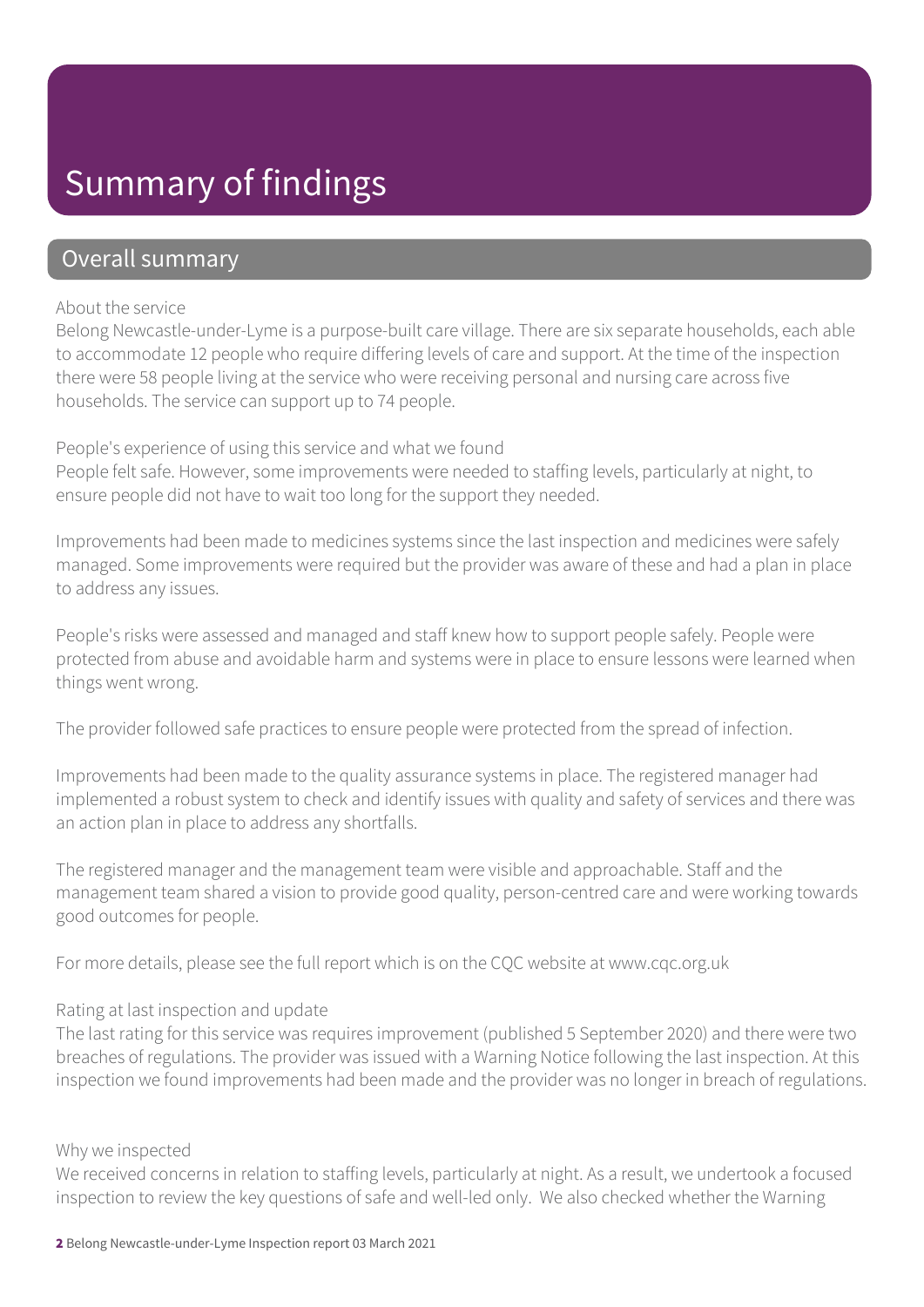Notice we previously served in relation to Regulations 12 and 17 of the Health and Social Care Act 2008 (Regulated Activities) Regulations 2014 had been met.

We reviewed the information we held about the service. No areas of concern were identified in the other key questions. We therefore did not inspect them. Ratings from previous comprehensive inspections for those key questions were used in calculating the overall rating at this inspection.

The overall rating for the service has changed from requires improvement to good. This is based on the findings at this inspection.

We found no evidence during this inspection that people were at risk of harm from this concern. However, we found some evidence that the provider needs to make improvements. Please see the safe section of this full report. The provider was aware of the issues and working on the required improvements.

We looked at infection prevention and control measures under the Safe key question. We look at this in all care home inspections even if no concerns or risks have been identified. This is to provide assurance that the service can respond to coronavirus and other infection outbreaks effectively.

You can read the report from our last comprehensive inspection, by selecting the 'all reports' link for Belong Newcastle-under-Lyme on our website at www.cqc.org.uk.

#### Follow up

We will continue to monitor information we receive about the service until we return to visit as per our reinspection programme. If we receive any concerning information we may inspect sooner.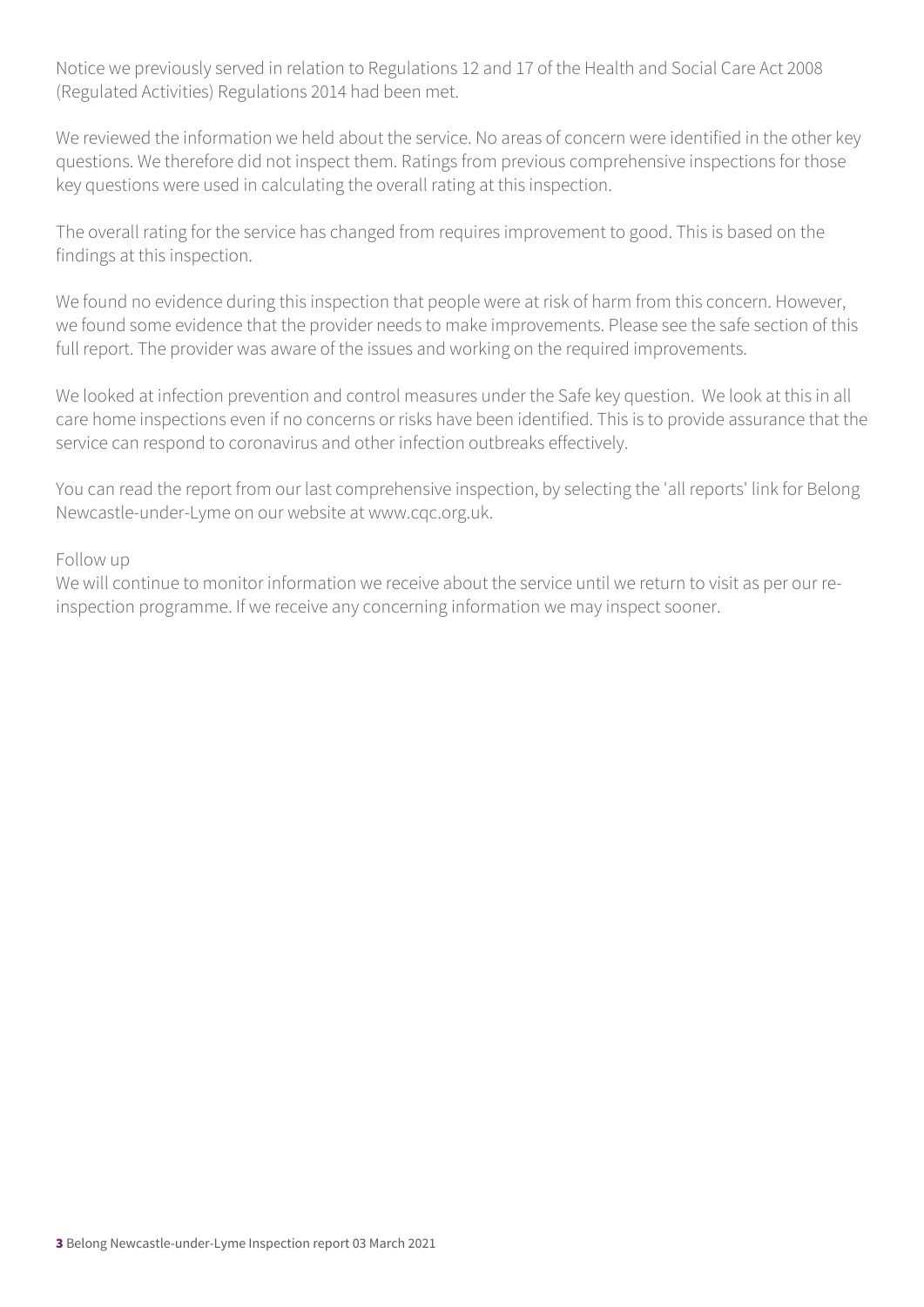## The five questions we ask about services and what we found

We always ask the following five questions of services.

| Is the service safe?             | Requires Improvement |
|----------------------------------|----------------------|
| The service was not always safe. |                      |
| Is the service well-led?         | Good                 |
| The service was well-led.        |                      |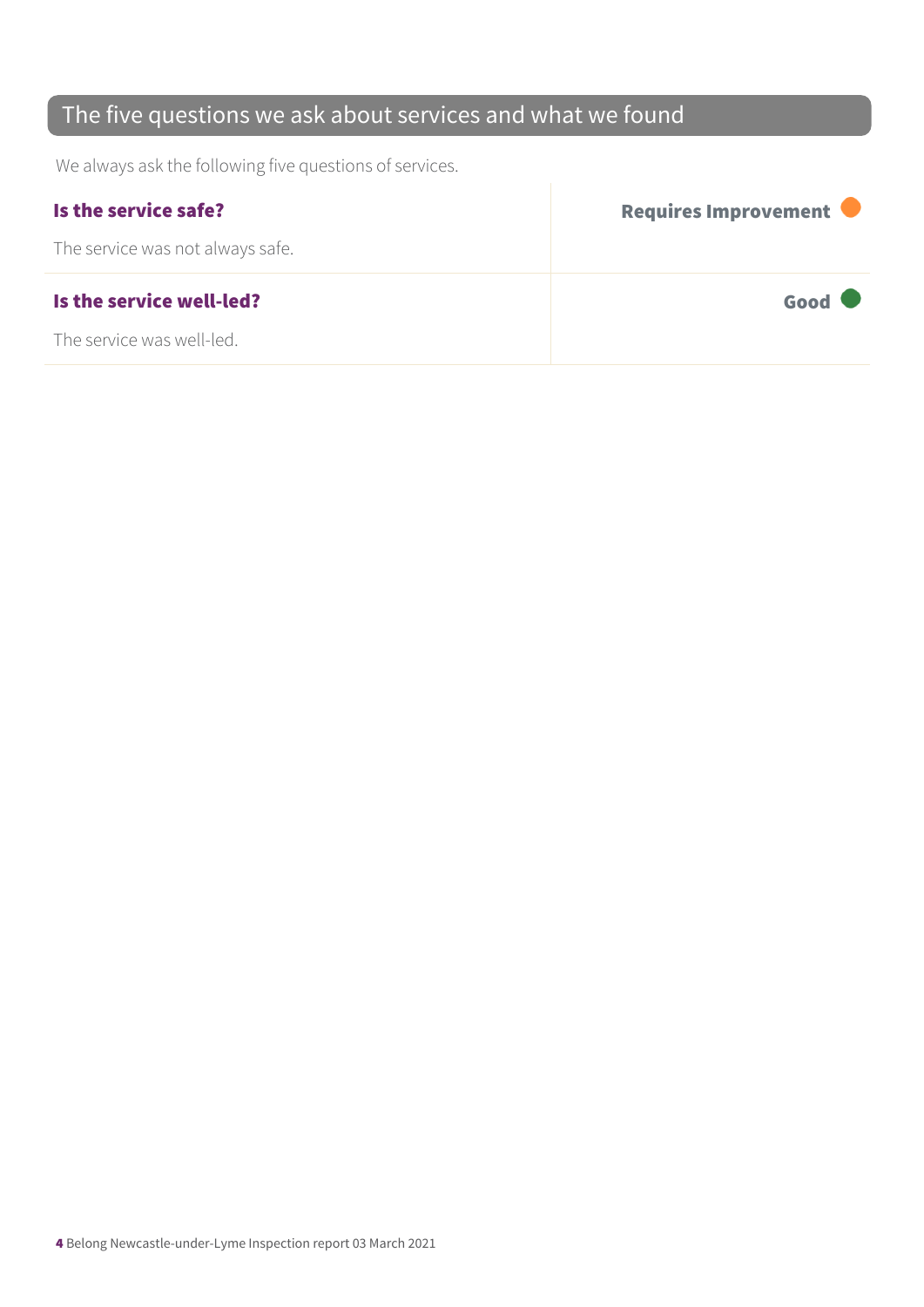

# Belong Newcastle-under-Lyme Detailed findings

# Background to this inspection

#### The inspection

We carried out this inspection under Section 60 of the Health and Social Care Act 2008 (the Act) as part of our regulatory functions. We checked whether the provider was meeting the legal requirements and regulations associated with the Act. We looked at the overall quality of the service and provided a rating for the service under the Care Act 2014.

This inspection took place during the COVID-19 pandemic. We were mindful of the impact on services and on our regulatory function. We took account of the exceptional circumstances arising as a result of the COVID-19 pandemic and we found the service were managing well.

As part of this inspection we looked at the infection control and prevention measures in place. This was conducted so we can understand the preparedness of the service in preventing or managing an infection outbreak, and to identify good practice we can share with other services.

#### Inspection team

The inspection was carried out by three inspectors over two site visits. A pharmacist specialist also visited the service as part of the inspection.

#### Service and service type

Belong Newcastle-under-Lyme is a 'care home'. People in care homes receive accommodation and nursing or personal care as a single package under one contractual agreement. CQC regulates both the premises and the care provided, and both were looked at during this inspection.

The service had two managers registered with the Care Quality Commission. This means that they and the provider are legally responsible for how the service is run and for the quality and safety of the care provided. One of the registered managers was on a period of planned leave when this inspection was carried out.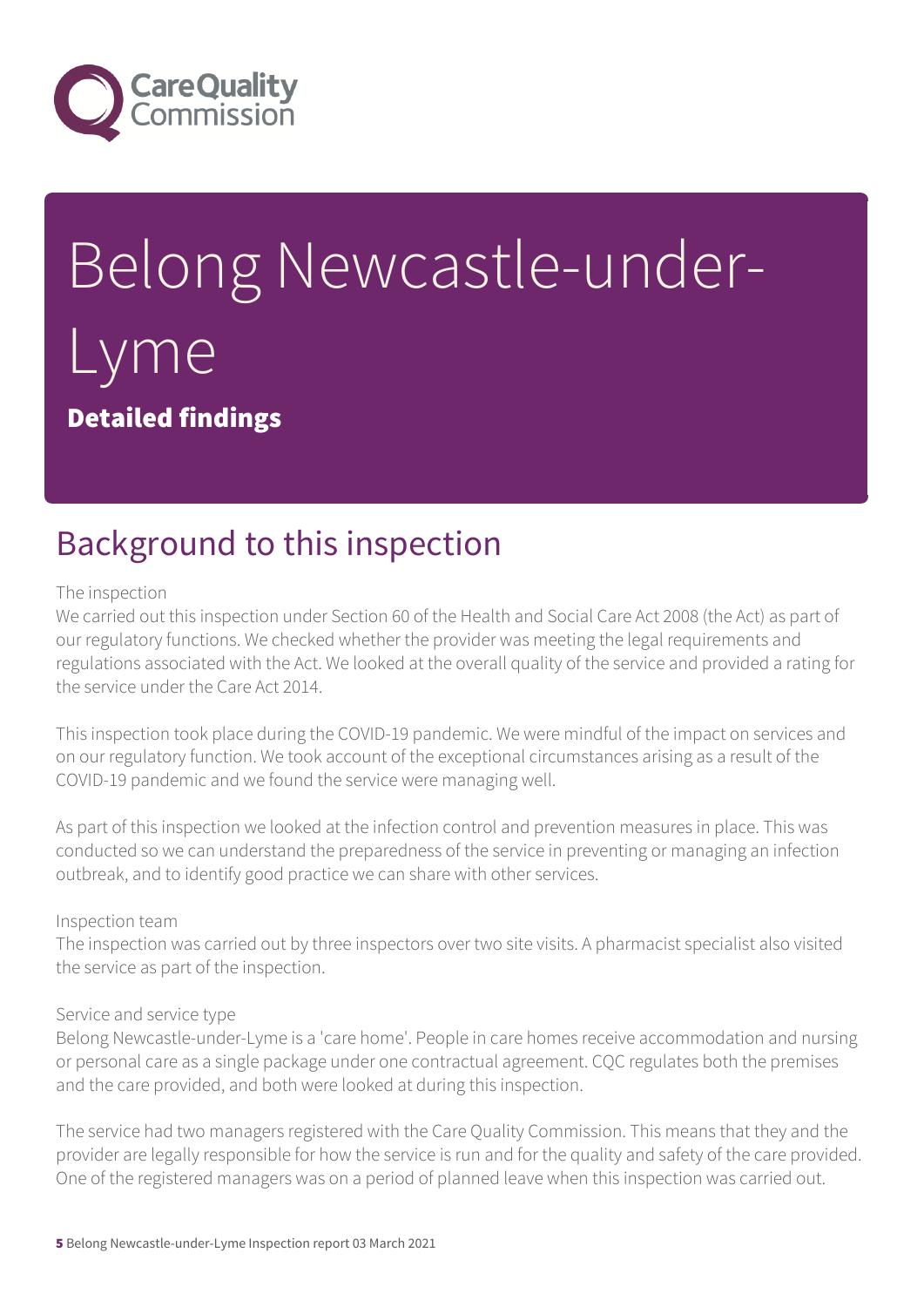#### Notice of inspection

This inspection was unannounced. We completed the first site visit during the night, as we had received concerns about staffing levels at this time. We returned for a further site visit during the day. What we did before the inspection

We reviewed information we had received about the service since the last inspection. We sought feedback from the local authority and professionals who work with the service. We used all of this information to plan our inspection. The provider was not asked to complete a provider information return prior to this inspection. This is information we require providers to send us to give some key information about the service, what the service does well and improvements they plan to make. We took this into account when we inspected the service and made the judgements in this report.

#### During the inspection

We spoke with seven people who used the service and one relative about their experience of the care provided. We spoke with 18 members of staff in addition to members of the village management team including the registered manager, practice development facilitator and front of house manager.

We reviewed a range of records. This included six people's care records and multiple medication records. We looked at two staff files in relation to recruitment and induction. A variety of records relating to the management of the service, including policies and procedures were reviewed.

#### After the inspection

We continued to seek clarification from the registered manager to validate evidence found. We reviewed a variety of documents relating to the management of the service which were sent to us electronically. We telephoned three relatives to gather additional feedback about their experience of care provided to their family members.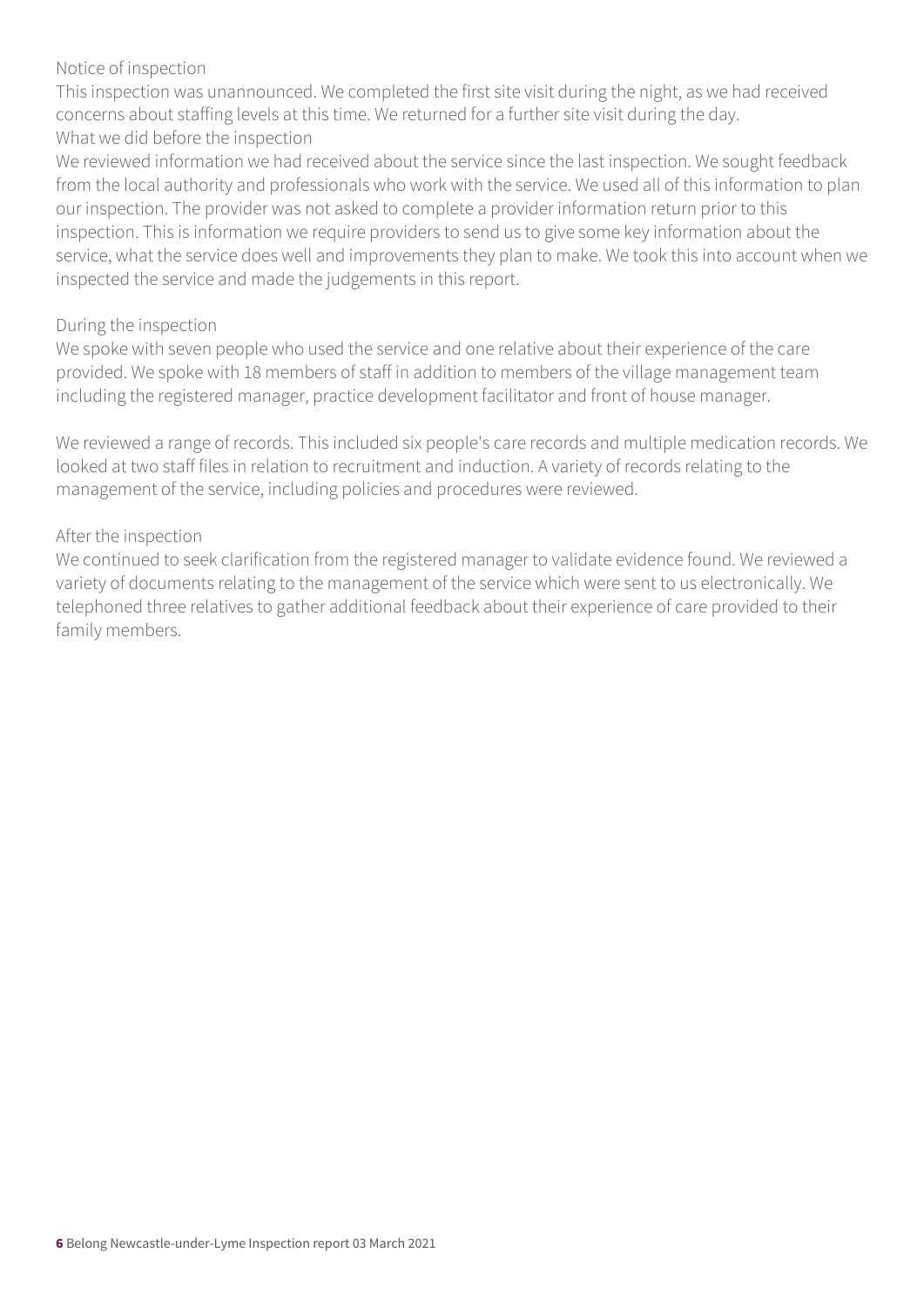## Is the service safe?

# Our findings

Safe – this means we looked for evidence that people were protected from abuse and avoidable harm.

At the last inspection this key question was rated as requires improvement. At this inspection this key question has remained the same. This meant some aspects of the service were not always safe. There was an increased risk that people could be harmed.

At our last inspection the provider had failed to ensure that medicines were managed safely; placing people at risk of harm. This was a breach of regulation 12 (Safe Care and Treatment) of the Health and Social Care Act 2008 (Regulated Activities) Regulations 2014.

Enough improvement had been made at this inspection and the provider was no longer in breach of regulation 12.

#### Using medicines safely

- Medicines were managed safely.
- The home now had a safe system in place to guide staff on how to administer medicines using a PEG tube (percutaneous endoscopic gastrostomy tube which allows medicines to be put directly into the stomach) and when given in a covert manner (hidden in food).
- Body maps were in place for medicines given through patches. Staff were guided on where to apply them to prevent applying multiple patches and using the same area of the body repeatedly.
- Improvements were still needed to ensure staff consistently had guidance available for people who were administered topical and pain relief medicines. Audits completed by the provider showed they were aware of the issue and acting to provide this guidance.
- Medicines used to treat minor ailments were kept in a locked room, though they were in plastic boxes or out on a table. This meant there was a risk they could be accessed by non-trained members of staff. The provider told us they would purchase tamper proof containers to mitigate any risks.

#### Staffing and recruitment

- Some people told us they sometimes had to wait for the support they needed. One person said, "They [staff] tell me there are people in a worse state than me and that I can manage. I'm beginning to think there's not enough staff to go around."
- Staff felt they did not always have the time to spend with people that they would like. Night staff felt it could be difficult to meet people's needs without them having to wait. One staff member said, "You have to prioritise constantly, you are spread too thinly. It means people are left waiting for support."
- The registered manager had been recruiting and training new staff in order to reduce agency staff usage. They told us they would act to improve the night staffing levels. We will assess this at our next inspection.

Systems and processes to safeguard people from the risk of abuse

● People told us they felt safe. One person said, "I feel content, I feel safe".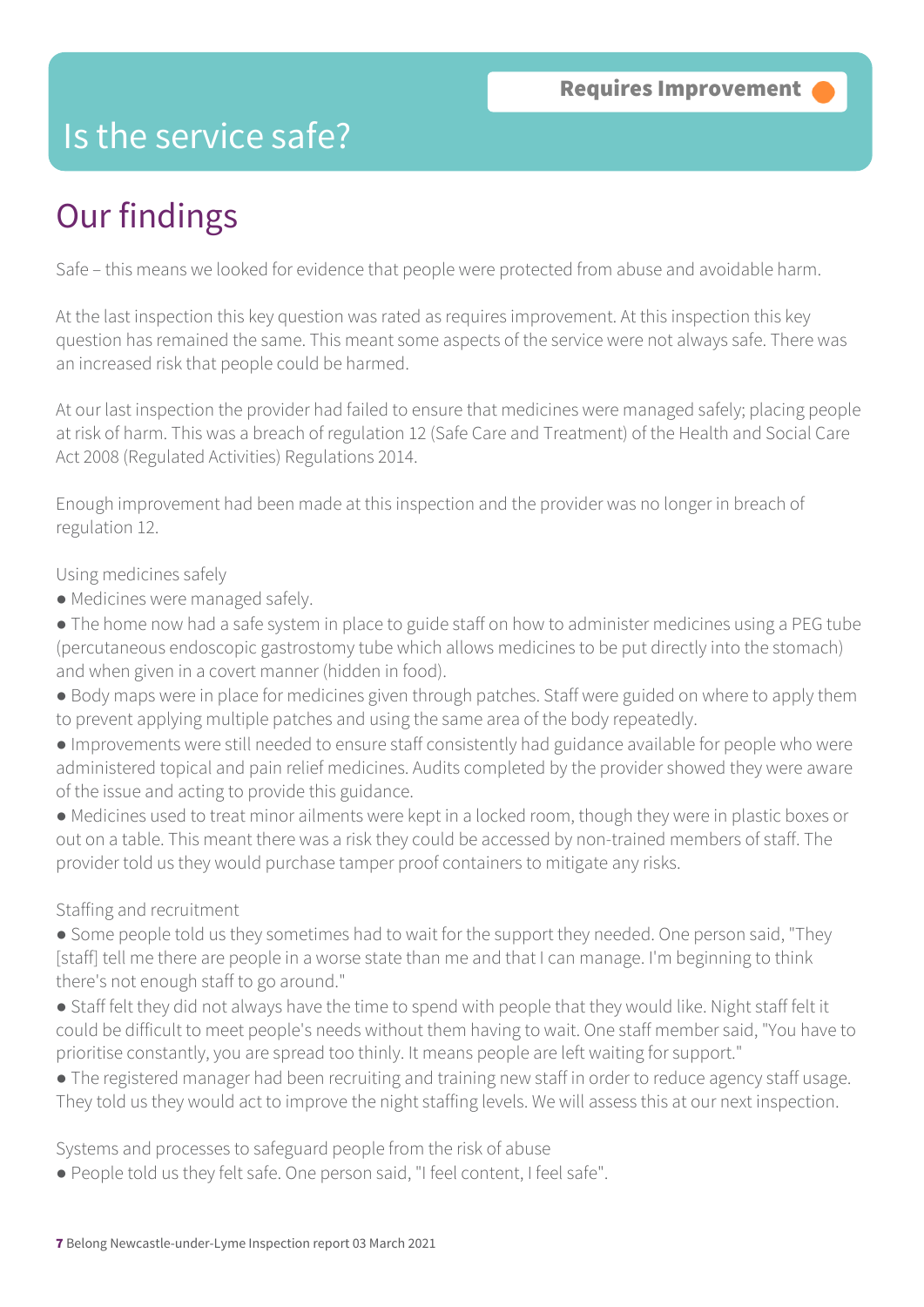- Staff knew how to protect people from abuse. They had been trained and were knowledgeable in recognising and reporting abuse. One staff member said, "I would go to management with concerns. If I had no management here, I can raise a safeguarding myself and feel confident to do that."
- Systems were in place that worked well to ensure people were safeguarded from abuse and investigations were carried out when required.

#### Assessing risk, safety monitoring and management

- People's risks had been assessed and planned for. There were clear plans in place specific to each person and these were regularly reviewed and updated.
- Staff had a good understanding of people's risks and needs and spoke to us confidently about people's individual risks and how they like to be supported.
- There was a proactive approach to falls management, with a fall prevention programme and an onsite gym instructor who worked alongside people and professionals to improve mobility and reduce falls risks. One person said, "[Gym instructor's name], I have got to praise, she is fantastic. When I first came here, I was in bed all the time, she got me out. It's hard work sometimes but it's much better now."

#### Preventing and controlling infection

- We were assured that the provider was preventing visitors from catching and spreading infections.
- We were assured that the provider was meeting shielding and social distancing rules.
- We were assured that the provider was admitting people safely to the service.
- We were assured that the provider was using PPE effectively and safely.
- We were assured that the provider was accessing testing for people using the service and staff.
- We were assured that the provider was promoting safety through the layout and hygiene practices of the premises.
- We were assured that the provider was making sure infection outbreaks can be effectively prevented or managed.
- We were assured that the provider's infection prevention and control policy was up to date.

#### Learning lessons when things go wrong

- The provider has systems in place to ensure lessons were learned when things went wrong.
- Incidents and accidents, including safeguarding concerns were analysed and discussed at a monthly meeting to ensure learning was recognised and cascaded to staff appropriately.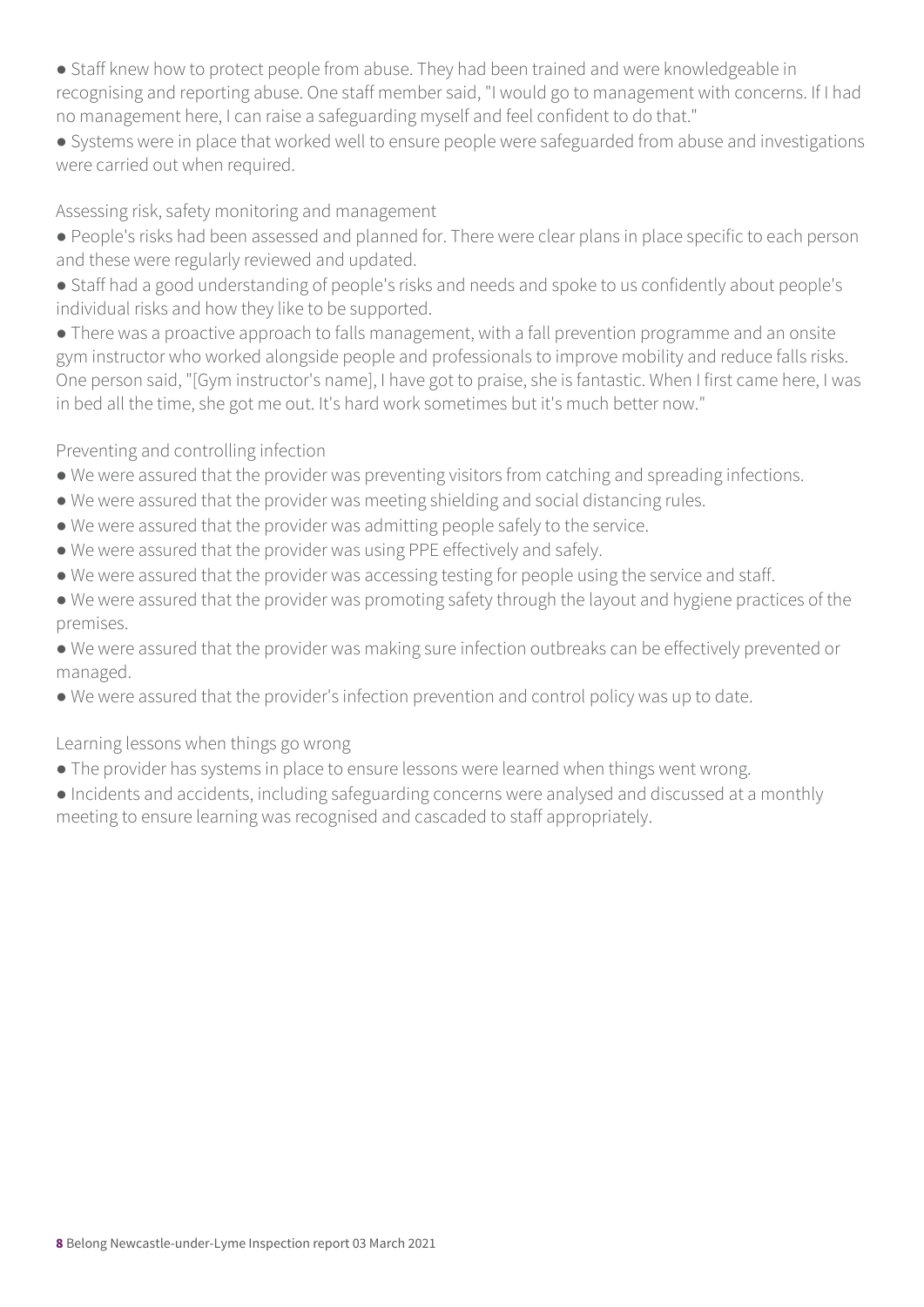## Is the service well-led?

# Our findings

Well-Led – this means we looked for evidence that service leadership, management and governance assured high-quality, person-centred care; supported learning and innovation; and promoted an open, fair culture.

At the last inspection this key question was rated as requires improvement. At this inspection this key question has now improved to good. This meant the service was consistently managed and well-led. Leaders and the culture they created promoted high-quality, person-centred care.

At our last inspection the provider had failed to effectively operate quality assurance systems to assess, monitor and improve the quality and safety of care provided to people. This was a breach of regulation 17 (Good Governance) of the Health and Social Care Act 2008 (Regulated Activities) Regulations 2014.

Enough improvement had been made at this inspection and the provider was no longer in breach of regulation 17.

Managers and staff being clear about their roles, and understanding quality performance, risks and regulatory requirements; How the provider understands and acts on the duty of candour, which is their legal responsibility to be open and honest with people when something goes wrong

- Quality assurance processes were now in place and were utilised effectively to monitor the quality and safety of services and make improvements where required. A staff member said, "I think things were disorganised [about 12 months ago]. Processes weren't being followed, for example with medicines, that's been improved now."
- A suite of audits were now in place and completed regularly and effectively to ensure monitoring and oversight of all areas of service delivery. We saw these identified any issues and effected improvement where required.
- There was a management structure in place which ensured all staff were aware of their roles and what was expected of them.
- The registered manager understood their responsibilities of registration with us and ensured that legal requirements were met.

Promoting a positive culture that is person-centred, open, inclusive and empowering, which achieves good outcomes for people

- People, relatives and staff told us the registered manager was approachable and supportive. One staff member said, "He is very approachable, he is always saying his door is open."
- Most staff felt well-supported and appreciated in their roles. A staff member said, "It's the little things, I get thanked for doing something. The other week [a member of the management team] noticed me [administering medicines]. They said I did that really well. It's nice."
- Staff understood the values and vision of the service and were working together to promote good outcomes for people. A staff member said, "It's person centred here. It doesn't feel like a conveyor belt. People have choices."
- The management team were aware that there were some improvements to be made to the staff culture to